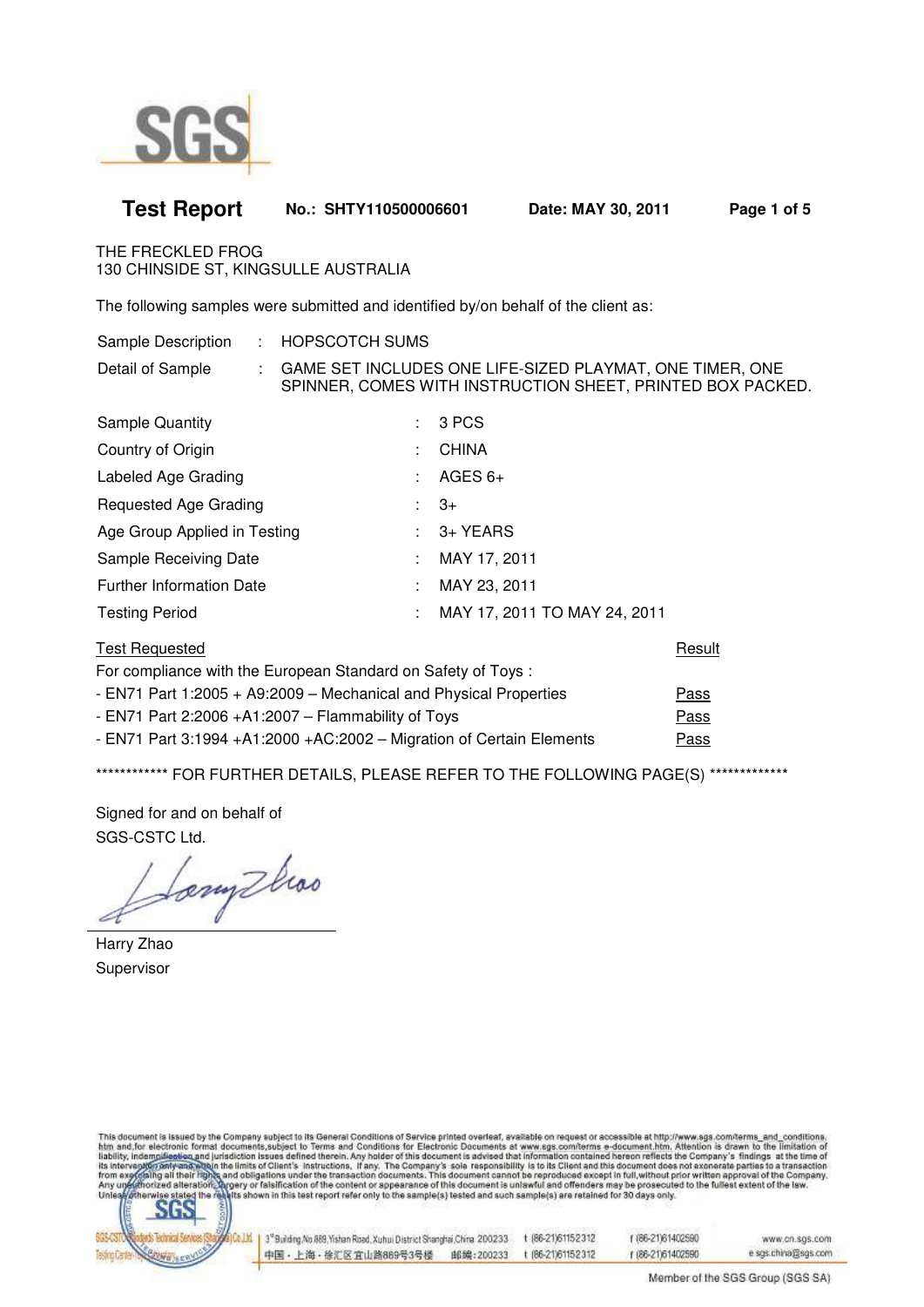

## **Test Report No.: SHTY110500006601 Date: MAY 30, 2011 Page 2 of 5**

Results :

European Standard on Safety of Toys

### - **Mechanical & Physical Properties**

As specified in European standard on safety of toys EN71 Part 1:2005 + A9:2009

| <b>Clause</b>            | Description                                                                                                                                                                           | Results      |
|--------------------------|---------------------------------------------------------------------------------------------------------------------------------------------------------------------------------------|--------------|
| 4<br>4.1                 | General requirements<br>Material (by visual assessment)                                                                                                                               | Pass         |
| 4.5                      | Glass                                                                                                                                                                                 | <u>Pass</u>  |
| 4.7                      | Edges                                                                                                                                                                                 | <u>Pass</u>  |
| 4.8<br>5                 | Points and metallic wires<br>Toys intended for children under 36 months                                                                                                               | <u>Pass</u>  |
| 5.1                      | General requirements                                                                                                                                                                  | See Remark 1 |
|                          | (Remark 1: Small part was found after test. It is acceptable because<br>appropriate age warning is found on packaging.)                                                               |              |
| 6<br>$\overline{7}$      | Packaging<br>Warnings and instructions for use                                                                                                                                        | <b>Pass</b>  |
|                          | (Note: It is drawn to your attention that the warnings, precautions and<br>instructions for use should be given in the national language(s) of the<br>country where the toy is sold.) |              |
| 7.1                      | <b>General Requirements</b>                                                                                                                                                           | <u>Pass</u>  |
| 7.2                      | Toys not intended for children under 36 months                                                                                                                                        | Pass         |
| $\overline{\phantom{m}}$ | <b>Flammability of Toys</b>                                                                                                                                                           |              |

As specified in European standard on safety of toys EN71 Part 2 : 2006 + A1:2007.

|     | Clause Description   | Result |
|-----|----------------------|--------|
| 4.1 | General requirements | Pass   |
|     |                      |        |

\*\*\*\*\*\*\*\*\*\*\*\*

This document is issued by the Company subject to its General Conditions of Service printed overleaf, available on request or accessible at http://www.sgs.com/terms\_and\_conditions.<br>htm\_and\_for\_electronic\_formst\_documents\_s



| 1 3" Building No.889, Yishan Road, Xuhui District Shanghai China. 200233 | t 86-21)61152312  | f (86-21)61402590 | www.cn.sgs.com      |
|--------------------------------------------------------------------------|-------------------|-------------------|---------------------|
| 中国 - 上海 - 徐汇区宜山路889号3号楼<br>邮编:200233                                     | t (86-21)61152312 | 186-2161402590    | e sgs.china@sgs.com |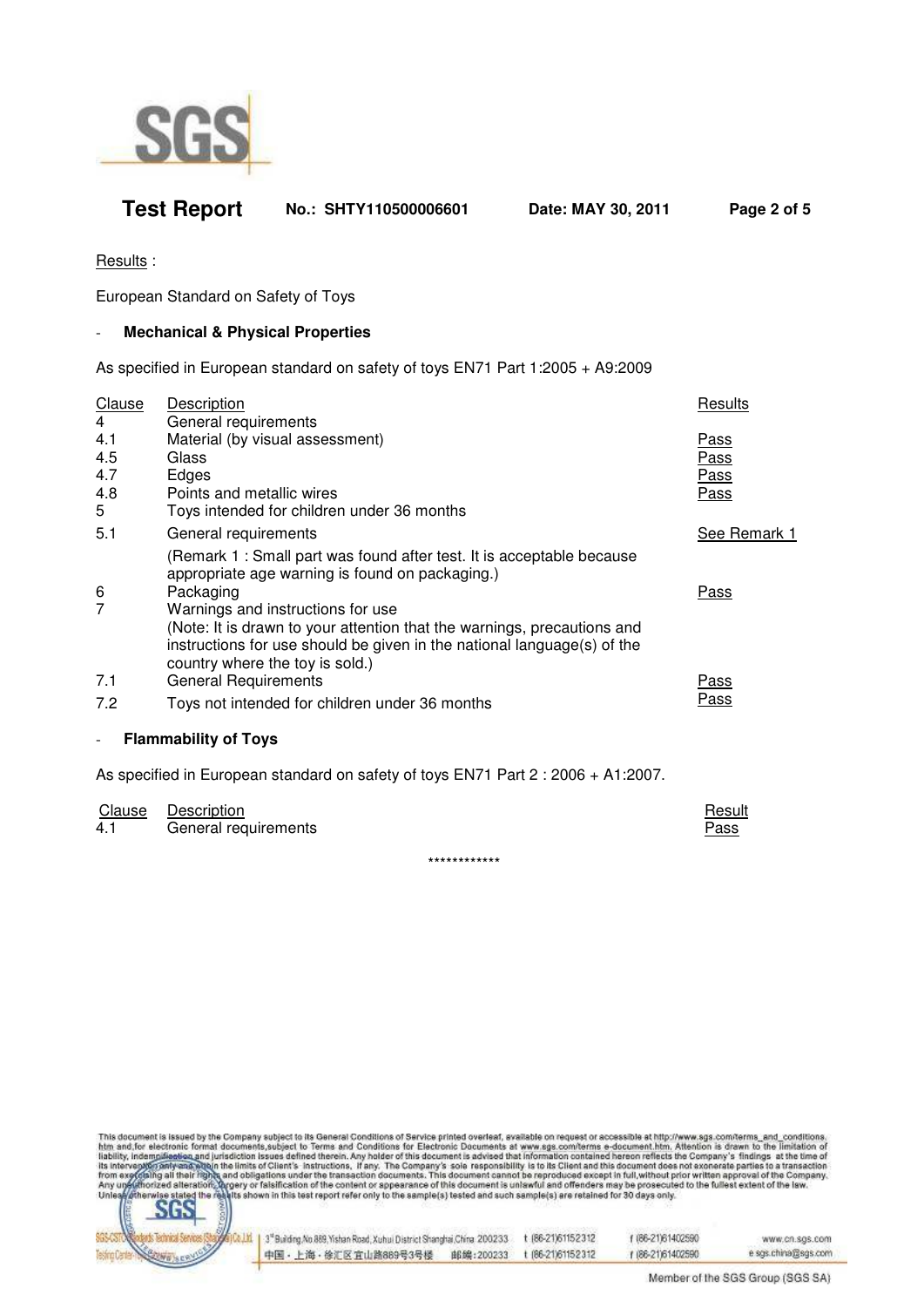

# **Test Report No.: SHTY110500006601 Date: MAY 30, 2011 Page 3 of 5**

#### **- Migration of Certain Elements**

Test Method : With reference to EN 71 Part 3:1994 + A1:2000 + AC: 2002, analysis was performed by ICP-OES

| Test Item(s)                                                                                                                                                                                                | Limit                                                            | <u>Unit</u>                                                                  | <b>MDL</b>                                           | 001                                                                                                         | 002       | 003       |
|-------------------------------------------------------------------------------------------------------------------------------------------------------------------------------------------------------------|------------------------------------------------------------------|------------------------------------------------------------------------------|------------------------------------------------------|-------------------------------------------------------------------------------------------------------------|-----------|-----------|
| Soluble Lead (Pb)                                                                                                                                                                                           | 90                                                               | mg/kg                                                                        | 5                                                    | <b>ND</b>                                                                                                   | <b>ND</b> | <b>ND</b> |
| Soluble Antimony (Sb)                                                                                                                                                                                       | 60                                                               | mg/kg                                                                        | 5                                                    | <b>ND</b>                                                                                                   | <b>ND</b> | <b>ND</b> |
| Soluble Arsenic (As)                                                                                                                                                                                        | 25                                                               | mg/kg                                                                        | 5                                                    | <b>ND</b>                                                                                                   | <b>ND</b> | <b>ND</b> |
| Soluble Barium (Ba)                                                                                                                                                                                         | 1,000                                                            | mg/kg                                                                        | 10                                                   | <b>ND</b>                                                                                                   | <b>ND</b> | <b>ND</b> |
| Soluble Cadmium (Cd)                                                                                                                                                                                        | 75                                                               | mg/kg                                                                        | 5                                                    | <b>ND</b>                                                                                                   | <b>ND</b> | <b>ND</b> |
| Soluble Chromium (Cr)                                                                                                                                                                                       | 60                                                               | mg/kg                                                                        | 5                                                    | <b>ND</b>                                                                                                   | <b>ND</b> | <b>ND</b> |
| Soluble Mercury (Hg)                                                                                                                                                                                        | 60                                                               | mg/kg                                                                        | 5                                                    | <b>ND</b>                                                                                                   | <b>ND</b> | <b>ND</b> |
| Soluble Selenium (Se)                                                                                                                                                                                       | 500                                                              | mg/kg                                                                        | 10                                                   | <b>ND</b>                                                                                                   | <b>ND</b> | <b>ND</b> |
| Test Item(s)                                                                                                                                                                                                | Limit                                                            | Unit                                                                         | <b>MDL</b>                                           | 004                                                                                                         | 005       | 006       |
| Soluble Lead (Pb)                                                                                                                                                                                           | 90                                                               | mg/kg                                                                        | 5                                                    | <b>ND</b>                                                                                                   | <b>ND</b> | <b>ND</b> |
| Soluble Antimony (Sb)                                                                                                                                                                                       | 60                                                               | mg/kg                                                                        | 5                                                    | <b>ND</b>                                                                                                   | <b>ND</b> | <b>ND</b> |
| Soluble Arsenic (As)                                                                                                                                                                                        | 25                                                               | mg/kg                                                                        | 5                                                    | <b>ND</b>                                                                                                   | <b>ND</b> | <b>ND</b> |
| Soluble Barium (Ba)                                                                                                                                                                                         | 1,000                                                            | mg/kg                                                                        | 10                                                   | <b>ND</b>                                                                                                   | <b>ND</b> | <b>ND</b> |
| Soluble Cadmium (Cd)                                                                                                                                                                                        | 75                                                               | mg/kg                                                                        | 5                                                    | <b>ND</b>                                                                                                   | <b>ND</b> | <b>ND</b> |
| Soluble Chromium (Cr)                                                                                                                                                                                       | 60                                                               | mg/kg                                                                        | 5                                                    | <b>ND</b>                                                                                                   | <b>ND</b> | <b>ND</b> |
| Soluble Mercury (Hg)                                                                                                                                                                                        | 60                                                               | mg/kg                                                                        | 5                                                    | <b>ND</b>                                                                                                   | <b>ND</b> | <b>ND</b> |
| Soluble Selenium (Se)                                                                                                                                                                                       | 500                                                              | mg/kg                                                                        | 10                                                   | <b>ND</b>                                                                                                   | <b>ND</b> | <b>ND</b> |
| Test Item(s)                                                                                                                                                                                                | <b>Limit</b>                                                     | <u>Unit</u>                                                                  | <b>MDL</b>                                           | 007                                                                                                         | 008       | 009       |
| Soluble Lead (Pb)                                                                                                                                                                                           | 90                                                               | mg/kg                                                                        | 5                                                    | <b>ND</b>                                                                                                   | <b>ND</b> | <b>ND</b> |
| Soluble Antimony (Sb)                                                                                                                                                                                       | 60                                                               | mg/kg                                                                        | 5                                                    | <b>ND</b>                                                                                                   | <b>ND</b> | <b>ND</b> |
| Soluble Arsenic (As)                                                                                                                                                                                        | 25                                                               | mg/kg                                                                        | 5                                                    | <b>ND</b>                                                                                                   | <b>ND</b> | <b>ND</b> |
| Soluble Barium (Ba)                                                                                                                                                                                         | 1,000                                                            | mg/kg                                                                        | 10                                                   | <b>ND</b>                                                                                                   | <b>ND</b> | <b>ND</b> |
| Soluble Cadmium (Cd)                                                                                                                                                                                        | 75                                                               | mg/kg                                                                        | 5                                                    | <b>ND</b>                                                                                                   | <b>ND</b> | <b>ND</b> |
| Soluble Chromium (Cr)                                                                                                                                                                                       | 60                                                               | mg/kg                                                                        | 5                                                    | <b>ND</b>                                                                                                   | <b>ND</b> | <b>ND</b> |
| Soluble Mercury (Hg)                                                                                                                                                                                        | 60                                                               | mg/kg                                                                        | 5                                                    | <b>ND</b>                                                                                                   | <b>ND</b> | <b>ND</b> |
| Soluble Selenium (Se)                                                                                                                                                                                       | 500                                                              | mg/kg                                                                        | 10                                                   | <b>ND</b>                                                                                                   | <b>ND</b> | <b>ND</b> |
| Test Item(s)<br>Soluble Lead (Pb)<br>Soluble Antimony (Sb)<br>Soluble Arsenic (As)<br>Soluble Barium (Ba)<br>Soluble Cadmium (Cd)<br>Soluble Chromium (Cr)<br>Soluble Mercury (Hg)<br>Soluble Selenium (Se) | <b>Limit</b><br>90<br>60<br>25<br>1,000<br>75<br>60<br>60<br>500 | Unit<br>mg/kg<br>mg/kg<br>mg/kg<br>mg/kg<br>mg/kg<br>mg/kg<br>mg/kg<br>mg/kg | <b>MDL</b><br>5<br>5<br>5<br>10<br>5<br>5<br>5<br>10 | 010<br><b>ND</b><br><b>ND</b><br><b>ND</b><br><b>ND</b><br><b>ND</b><br><b>ND</b><br><b>ND</b><br><b>ND</b> |           |           |

Notes :

(1) Results shown are of the adjusted analytical results.

(2) Mass of trace amount of sample 005 is 48.2mg, sample 008 is 68.9mg.

This document is issued by the Company subject to its General Conditions of Service printed overleaf, available on request or accessible at http://www.ags.com/terms\_and\_conditions.<br>htm\_and\_for\_electronic formst documents,s



| 4.11   3" Building No.889, Yishan Road, Xuhul District Shanghai China. 200233. |           | t (86-21)61152312 | f (86-21)61402590 | www.cn.sgs.com      |
|--------------------------------------------------------------------------------|-----------|-------------------|-------------------|---------------------|
| 中国 • 上海 • 徐汇区 宜山路889号3号楼                                                       | 邮编:200233 | 186-21061152312   | 1 (86-21)61402590 | e sgs.china@sgs.com |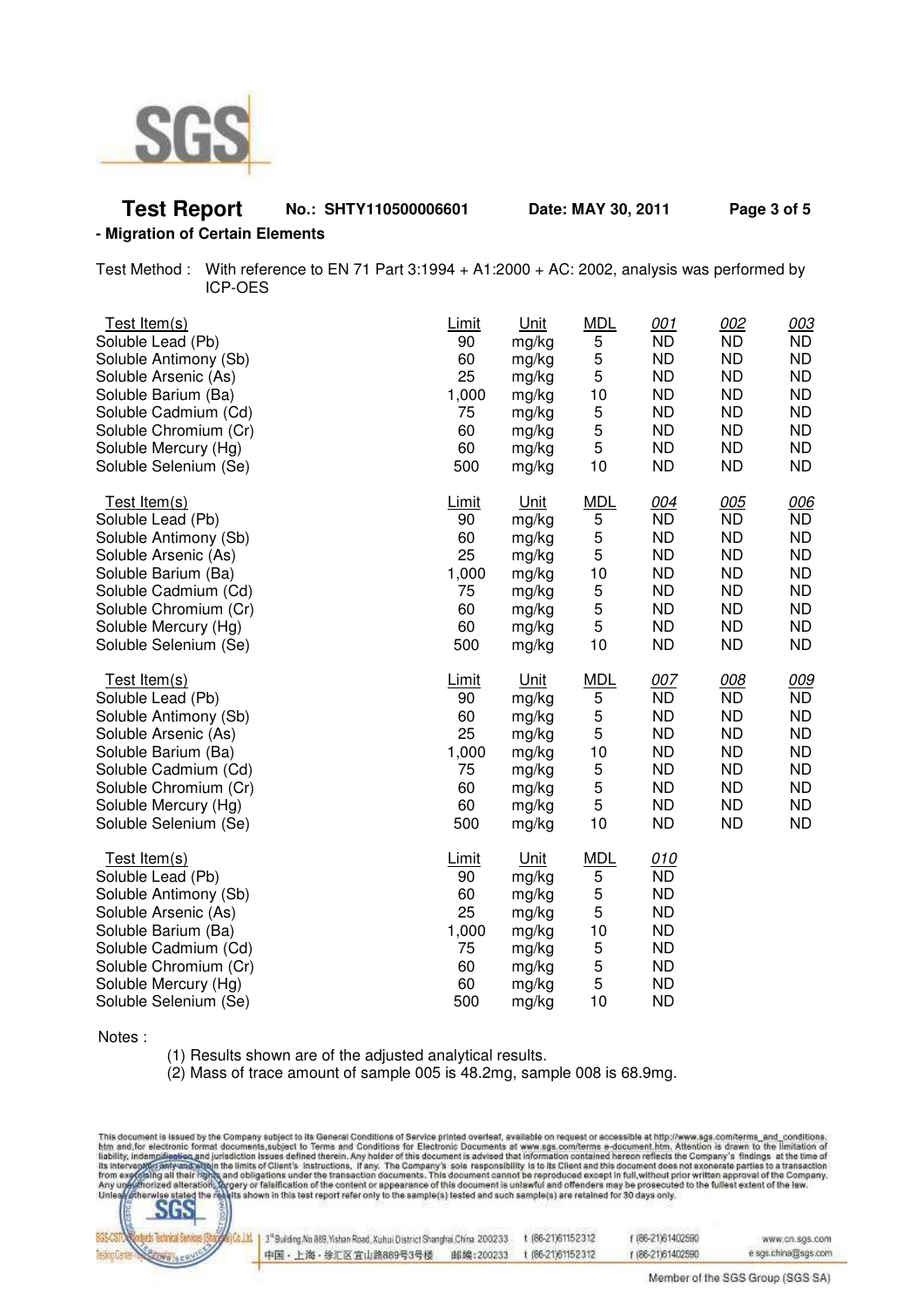

## **Test Report No.: SHTY110500006601 Date: MAY 30, 2011 Page 4 of 5**

Test Part Description :

| Specimen No. | <b>SGS Sample ID</b> | <b>Description</b>                           |
|--------------|----------------------|----------------------------------------------|
|              | SHA11-071568.001     | Colorful paper board (time compass)          |
| 2            | SHA11-071568.002     | Black plastic pointer (on colorful paper)    |
| 3            | SHA11-071568.003     | White/Yellow with blue letter (instructions) |
| 4            | SHA11-071568.004     | White soft plastic film                      |
| 5            | SHA11-071568.005     | Colorful coating (on plastic film)           |
| 6            | SHA11-071568.006     | Colorful paper board(on box)                 |
| 7            | SHA11-071568.007     | Brown paper (on box)                         |
| 8            | SHA11-071568.008     | White paper board (on box)                   |
| 9            | SHA11-071568.009     | Blue plastic (sand funnel)                   |
| 10           | SHA11-071568.010     | Transparent plastic (sand funnel)            |

Remarks :

- $(1)$  1 mg/kg = 1 ppm = 0.0001%
- $(2)$  MDL = Method Detection Limit
- (3)  $ND = Not Detection$  ( < MDL )
- $(4)$  "-" = Not Regulated
- N.B. : Only applicable clauses were shown.

#### **Sample Photo:**



This document is issued by the Company subject to its General Conditions of Service printed overleaf, available on request or accessible at http://www.sgs.com/terms\_and\_conditions<br>htm\_and\_for\_electronic format documents,su



| 3 <sup>1</sup> Building No.889, Yishan Road, Xuhui District Shanghai China. 200233. | t (86-21)61152312 | f (86-21)61402590 | www.cn.sgs.com      |
|-------------------------------------------------------------------------------------|-------------------|-------------------|---------------------|
| 中国・上海・徐汇区宜山路889号3号楼<br>邮编:200233                                                    | t (86-21)61152312 | 186-2161402590    | e sgs.china@sgs.com |